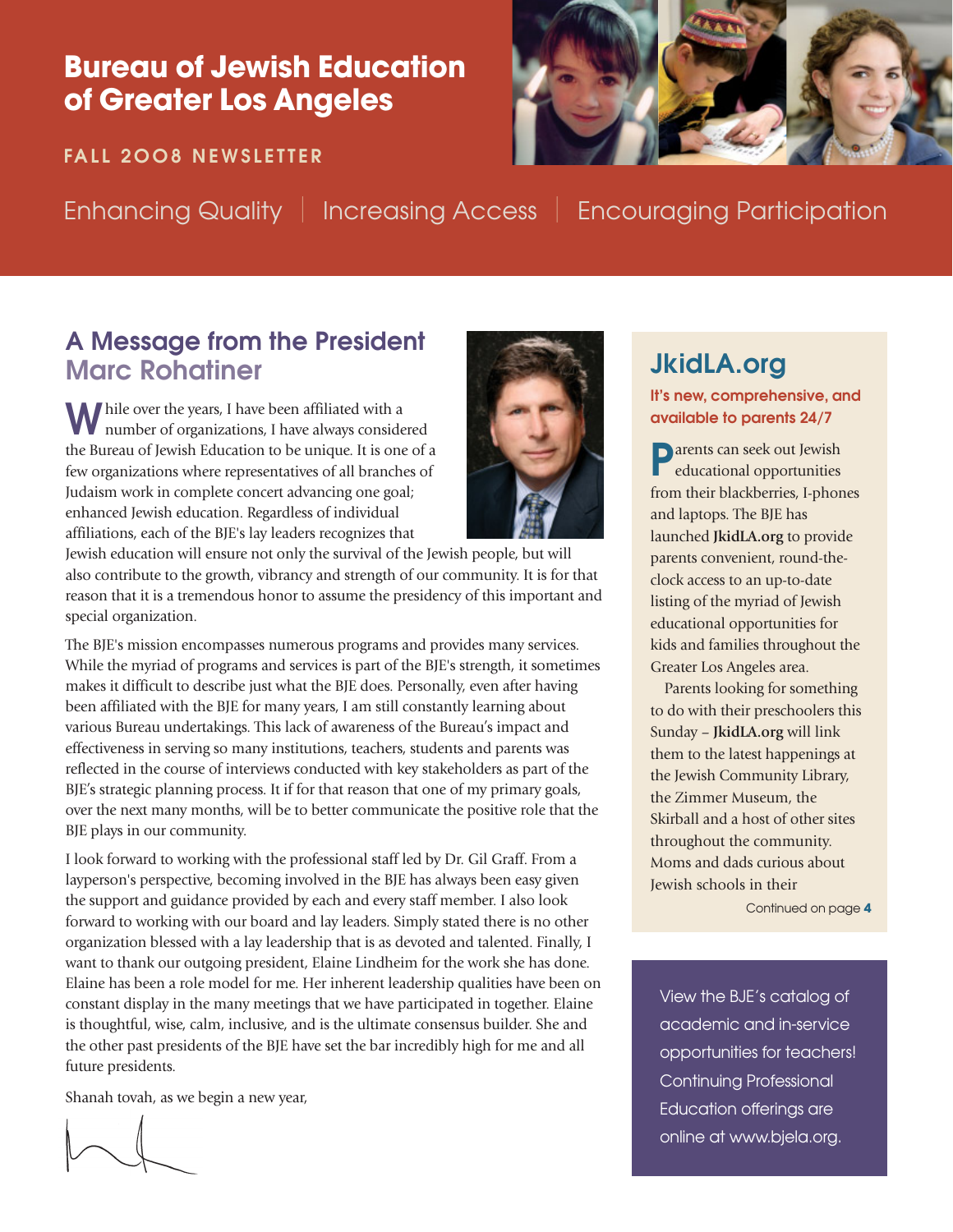### **VISION**

Jewish learning is the foundation of vibrant Jewish living. The Bureau of Jewish Education, a center of excellence, will ensure present and future generations of knowledgeable Jews who are committed to their religious and cultural heritage and an enduring connection with Israel. Through promoting lifelong Jewish learning, the Bureau of Jewish Education will play a vital role in fostering meaningful Jewish continuity and strengthening contemporary American Jewish life.

### **MISSION**

The mission of the Bureau of Jewish Education of Greater Los Angeles is to enhance quality, increase access, and encourage participation in Jewish education throughout the Jewish communities of Greater Los Angeles. The Bureau independently and in collaboration with schools and other community institutions is an advocate, planner, catalyst, and creative leader for strengthening and advancing Jewish learning, with special emphasis on children and youth, early childhood through high school, their educators and parents.



**The Bureau of Jewish Education** is a beneficiary of **The Jewish Federation**



## **From the Executive Director Dr. Gil Graff**

The late University of Chicago professor, Joseph Schwab, wrote extensively about the four "commonplaces" of education: the The late University of Chicago professor, Joseph Schwab, wrote learner, the milieu, the subject matter and the teacher. Appropriately, educators in recent generations have focused on understanding the learner and his/her developmental needs. The milieu – the context within which learning takes place – is, likewise, recognized as a factor to be seriously considered in thinking about curriculum and



instruction. Each subject, be it math or science, the humanities, arts or religious study, understandably calls for unique educational approaches.

The fourth commonplace, the teacher, is "last" only alphabetically. "Provide yourself a teacher," the Mishnah (Avot 1,6) wisely counsels. The more than 2,500 teachers who guide the 28,000 students in BJE-affiliated schools are essential to the educational experiences and learning outcomes of the students who populate the classrooms of our community. It is for this reason that so much of the work of the Bureau of Jewish Education is about strengthening the skills and abilities of teachers to more effectively relate to students and subject matter, with due regard for the contemporary environment.

The internal capacity of the BJE to carry out its mission of enhancing the quality of Jewish education, encouraging participation and promoting access is, likewise, heavily dependent on outstanding personnel. The staff of the BJE is comprised of individuals who are educational leaders in their fields. Their standing to mentor and influence educators in the 150 schools with which the Bureau works, benefits from the longstanding relationships that BJE specialists have developed, over the course of decades of providing sustained support.

During the past summer, two longstanding members of the Bureau's educational staff team concluded decades of dedicated service to the BJE and its affiliates. Yoni Shultz, Director of School Personnel Services for 21 years, functioned as a "full service" Personnel office, recruiting teachers, referring teachers to hundreds of open positions each year, counseling educators and school boards about personnel issues, publishing a teachers' newsletter, developing teacher benefits programs and administering a Code of Personnel Practice. Dr. Ken Schaefler retired after nearly 38 years devoted primarily to psychological services and special needs education. Dr. Schaefler's many contributions to the community's Jewish educational system included an early detection/intervention program to help student learning, an initiative – through funds raised from caring philanthropists – to strengthen resource room services for students at Jewish day schools, a public lecture series on special needs educational issues, disabilities awareness programs, ongoing information and referral to assist students, families and educators, and more.

The imprint of the educators and board leaders of the BJE on Jewish education in Los Angeles is enduring. One of the Bureau's past Presidents, an internationally renowned architect, once observed to me that while he had seen acclaimed buildings that he had designed razed to make way for newer construction, the education that a person receives and transmits in his/her lifetime extends throughout the generations.

At the threshold of the New Year, I thank outgoing BJE President Elaine Lindheim for her visionary leadership over the past three years, and welcome her able successor Marc Rohatiner to the Presidency of the Bureau. They and the remarkable people who serve on the BJE board represent an essential "commonplace" in the capacity of the BJE to be of service to schools, teachers, parents and children. May each of us recognize the responsibility that comes with influencing the many learners – children, students, family and friends – with whom our lives are intertwined.

Shanah tovah!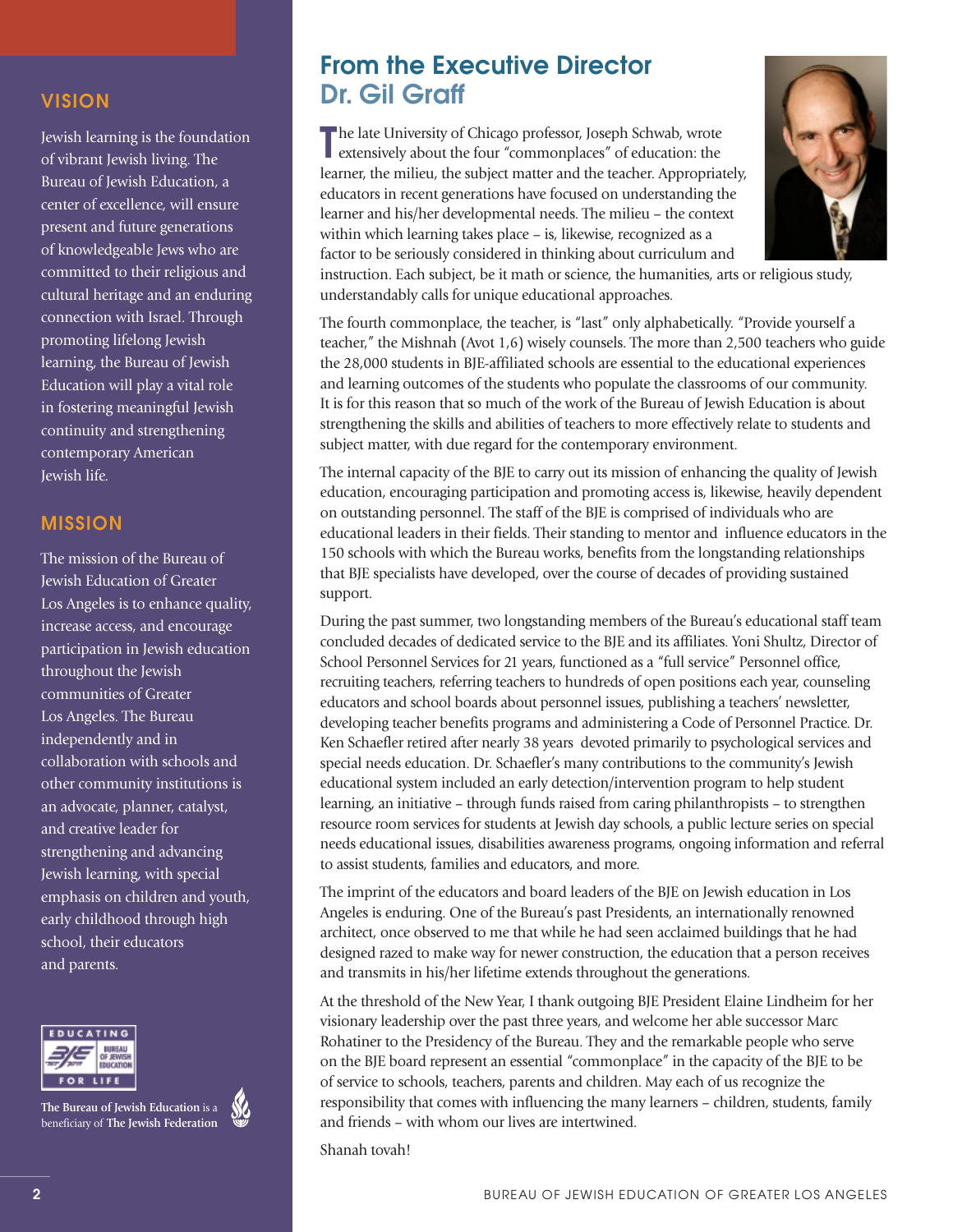### **RESERVE THE EVENING OF JANUARY 15TH**

# **Join BJE In Honoring Dr. Alan M. Spiwak and Sheila Baran Spiwak**



ark your calendars! The Bureau of Jewish Education will honor Dr. Alan M. Spiwak and Sheila Baran Spiwak at the BJE's Annual Gala Celebration on Thursday evening, January 15, 2009 at Sephardic Temple Tifereth Israel in West Los Angeles.

values with which they were raised. This most unassuming, dedicated, and philanthropic couple works wholeheartedly to build a thriving and enduring Jewish community. Their contributions and hands-on volunteerism within The Jewish Federation, The Jewish

The Spiwaks care deeply about youth and education. Sheila, a Vice President of the BJE and a longstanding Board member, led the Bureau's Special Needs Task Force to help identify and meet the challenges of educating more children with special needs at Jewish schools. Alan, a BJE



BJE Gala Event Co-Chairs prepare for an exciting evening honoring Dr. Alan M. Spiwak and Sheila Baran Spiwak. (From left): Allen Weinstock, Judy Weinstock, Shari Weiner, Jill Sperling, Angel Schneider and Adrian Miller

Community Foundation of Los Angeles, Jewish Family Service, Sova, Camp Ramah, Temple Beth Am and numerous organizations all contribute to the betterment of Jewish children and their families.

Alan and Sheila are the proud parents of two Jewishlyeducated adult

Board member and Chair of the Bureau's Planning and Budget Committee, Manager of Southwestern Bag Company, the outgoing President of Jewish Free Loan, and a licensed psychologist, also lent his expertise and resolve to the work of the Special Needs Task Force. Furthermore, Alan and Sheila, as well as the Baran family, provide student scholarships enabling children from low and middle-income families to attend Jewish day schools and participate in other Jewish educational programs.

Both Sheila and Alan understand and value the vital role of the classroom teacher. They and the Baran family help fund BJE Continuing Professional Education programs in efforts to further develop a highly-trained cadre of outstanding educators who will reach and inspire a new generation of Jewishly-educated and committed Jews. The Spiwaks also recognize that Jewish learning extends beyond the classroom and the elementary years. They have personally participated in two of the BJE's "March of the Living" journeys and have made it possible for more teens to share in this profound, life-changing Jewish educational experience.

The Spiwaks view philanthropy and personal involvement as a way of life and as an extension of the children who are destined to carry on the family legacy of service and charitable giving. Aaron recently graduated from Columbia Law School, and Sarah is student teaching and completing her credential program at the University of Southern California.

Please join us on January 15, 2009 as we celebrate and honor Dr. Alan M. Spiwak and Sheila Baran Spiwak. Their consummate leadership, commitment, and generous financial support of the Bureau of Jewish Education help the agency fulfill its mission to enhance quality, increase access, and encourage participation in Jewish education throughout the Jewish communities of Greater Los Angeles. **For further information about the dinner and ad book in Sheila and Alan's honor, please contact Stacey Barrett at (323) 761-8612 or sbarrett@bjela.org.**

The Bureau of Jewish Education of Greater Los Angeles helps over 150 affiliated schools and 2,500 educators provide high quality education to more than 28,000 students .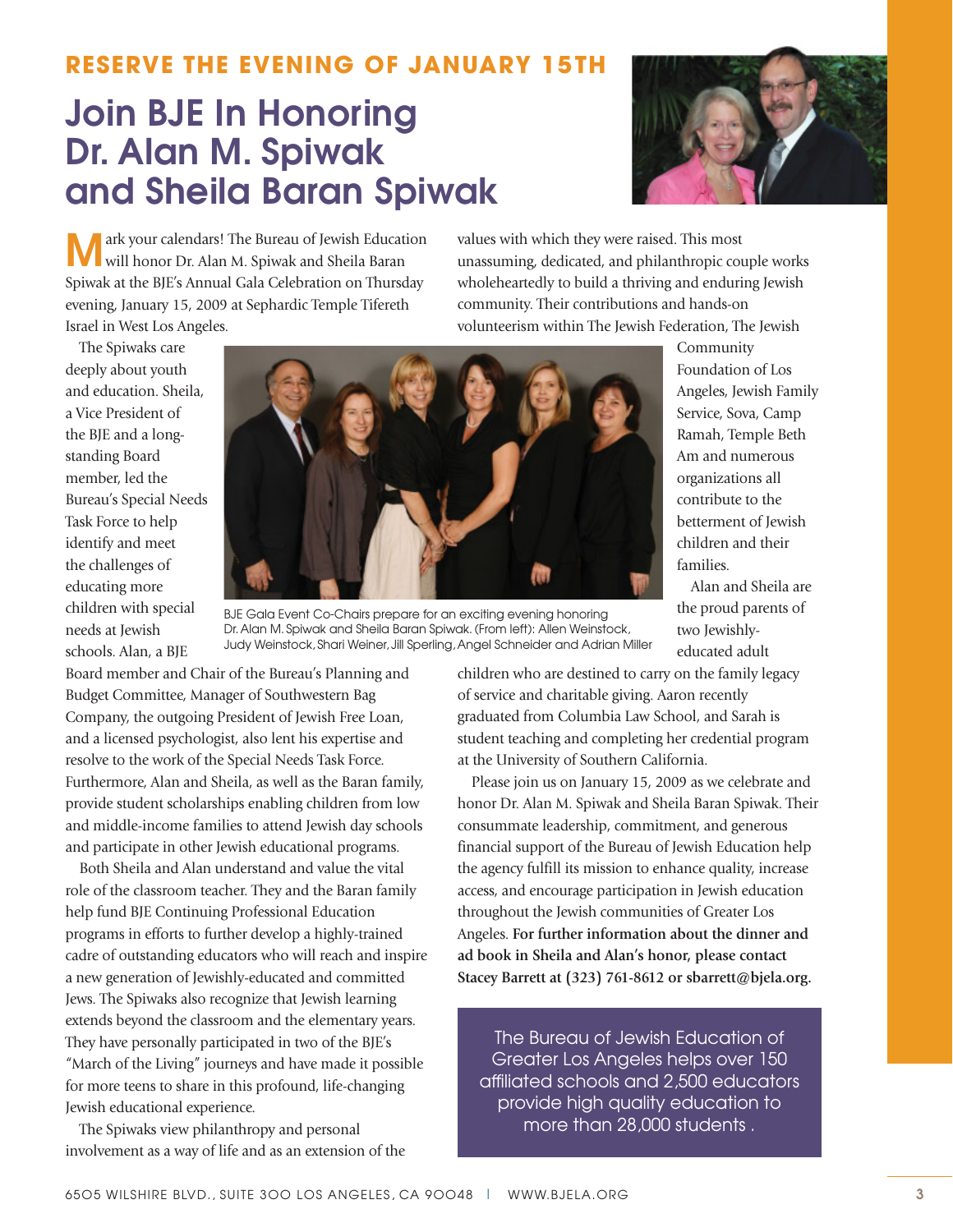## **BJE "March of the Living" Enrollment Underway**

**F** or two decades, educators from the Los Angeles Bureau of Jewish Education have led groups of L.A. teens on the international "March of the Living" program, joining thousands of Jewish teens from all parts of the globe in commemorating Holocaust Memorial Day (Yom HaShoah)

**"The March has been a constant on my mind throughout my days since I returned. It has reconfigured the lenses through which I see everything and I am so grateful for having had that opportunity."**

in Auschwitz and Israel's Independence Day (Yom Ha-Atzma'ut) in Israel. Throughout the years, one of the most powerful aspects of the "March" has been

— Daniel

the opportunity of experiencing the program with survivors of the Shoah, who rebuilt their lives in Los Angeles. Under the direction of Monise Neumann, the 2008 Los Angeles BJE "March" group included 130 teens, accompanied by 8 survivors and an outstanding educational staff. Regrettably, there was a waiting list for program admission that could not be accommodated.

**The 2009 "March" will take place April 19-May 3, 2009. The application deadline is December 12, and registration is currently underway. Beyond December 12, enrollment is on a "space available" basis. For further information, contact Monise Neumann, (323)761-8613 or mneumann@bjela.org.**



## **BJE Welcomes Glenn Karonsky**

**Director of School Personnel Services for Religious Education**

**I I** n his new position as the BJE's
Director of School Personnel Services n his new position as the BJE's for Religious Education, Rabbi Glenn Karonsky works closely with teachers, administrators and volunteer leadership to provide the Bureau's day and religious school systems with outstanding educational personnel.



Glenn has served in a variety of capacities in the field of Jewish education but reflects back on his days as Director of Camp Ramah in California as particularly satisfying given that many of today's local Jewish lay and professional leadership worked with him at camp. After Ramah, Glenn became Hadassah's chief youth professional and spearheaded a drive to re-fashion Hadassah's youth related projects and camps in the U.S. and Israel. For 13 years, he served as the founding Executive Director of the Center for Jewish Living and Learning, one of the BJE's sister agencies in Oakland.

"Each setting of Jewish education requires outstanding teachers, if children are to learn and grow from their experiences. That is why I am particularly pleased to be taking on the portfolio of personnel services at the BJE," Glenn notes. The BJE could not have enlisted a person better suited to serving its network of 2500 educators in over 150 schools than Rabbi Glenn Karonsky. He can be reached at (323) 761-8631 or gkaronsky@bjela.org.

**JkidLA.org** continued from page **1** neighborhood – a click of the mouse will show them what's available in their area. **JkidLA.org** also helps parents navigate Israel programs for their teens, summer camps for their kids, and an endless variety of Jewish educational opportunities that meet their family's needs and connect them with the Jewish community.



**JkidLA.org** complements the individualized services provided by BJE's Concierges who personally guide parents to the Jewish educational experiences that best match their family's needs. **JkidLA.org** can also connect parents seeking more personalized attention to the BJE's Los Angeles and Valley Concierges. This interactive resource is made possible through funding from Jewish Venture Philanthropy and the Jewish Community Foundation of Los Angeles. Check it out, at your convenience, **www.JkidLA.org**.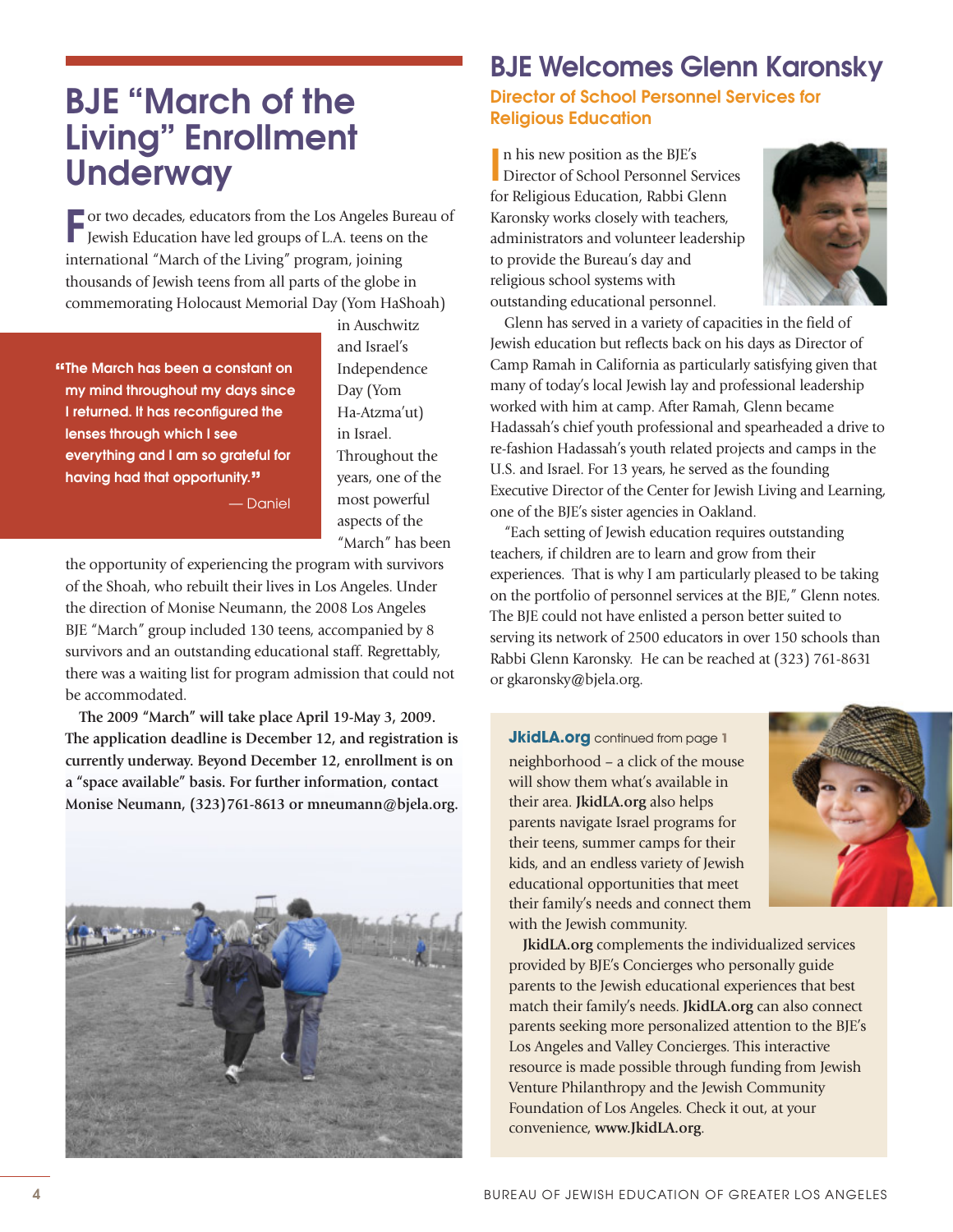### **Jewish Community Library Calendar of Events Launches in September**

**T** he Jewish Community<br>Library of Los Angeles has **The Jewish Community** released an impressive 2008- 2009 Calendar of Events for families, featuring storytellers, musicians, authors, artisans and more. September events include a multi-ethnic acting troupe, pickle-making, holiday singing and a remarkable reading program.

To receive a calendar, email **RESOURCE@JCLLA.ORG** or check the web at **WWW.JCLLA.ORG**.



# **Why Jewish Education?**

### By **Dr. David Ackerman***, BJE Director of Educational Services*

**The following article initially appeared in the August 2008 issue of** *Jewish Life***, a magazine published by the** *Jewish Journal***.**

**I** once asked my father, *olav hashalom*, why we went to Jewish schools as kids. "It was important to us that you learn Hebrew," he answered. It's easy to understand that rationale, even though



others might substitute some other subject –Bible, Prayer, Israel –as the reason for choosing Jewish education for their children. Focusing on subject matter, though, overlooks the underlying reason for choosing Jewish education.

The two basic questions of adolescence are "Who am I?" and "Where do I belong?" (The most frequent question of adolescence, "Can you take me to the mall?" is another story.) These questions represent conflicting urges (to be a unique individual versus a member of a group with shared characteristics) and provide the fundamental answer to the question: "Why Jewish education?" Jewish education helps children understand who they are and that they are special, both as individuals and as members of the Jewish people.

It is important to remember that Jewish education comes in all shapes and sizes and includes formal schooling (early childhood, religious schools, and day schools) as well as informal opportunities (youth groups, summer camps, and trips to Israel). In addition, the impact of institutional programs depends upon reinforcement in the home (in terms of Jewish activity, religious or otherwise). Research shows that it is the cumulative impact of involvement in multiple Jewish educational programs and experiences that yields the most significant outcomes. Nonetheless, the Jewish school is the primary "pipeline" into the world of Jewish learning and knowledge.

While Jewish schools are organized, typically, around subjects, the true curriculum of the Jewish school is the vocabulary of Jewish life. That is, we send our children to Jewish schools to learn Jewish ways of thinking, acting, and feeling, expecting that to be a primary lens, if not the primary lens, for perceiving the world. And because the vocabulary of Jewish life is vast, with a complicated grammar, and sophisticated set of pragmatics, it requires many years of engagement and practice to become a fluent speaker of "Jewish" (regardless of the particular dialect). If we want our teens to participate in this Jewish conversation as they are occupied with the task of identity building, Jewish education has to begin early and continue as long as possible. This assumes, of course, that being Jewish is important to you.

A secure identity, both Jewish and overall, is necessary in navigating today's increasingly pluralistic world. Our children are exposed on a daily basis to different ethnicities, different cultures, different religious traditions, and different expressions of values. The variety of options for living presented in a free society is simultaneously stimulating and intimidating. A Jewish education grounds children in their story, and provides a "home base" from which they can engage meaningfully in the world around them.

Some parents face serious obstacles in choosing Jewish education for their children. Cost alone excludes many (in all forms of Jewish schooling, not merely day schools), as does a child's need for special education services. Schools need to reach out to families who want to provide a Jewish education, but don't know how to go about it. Other parents don't know how to balance their own history (I didn't get a Jewish education and I turned out OK or I didn't like Hebrew school) with the larger question of how to help their children claim their place within the Jewish people. In these cases, a visit to the local Jewish school might reveal that "it's not your father's (or mother's) Hebrew school" anymore.

While institutions obsess about the continuity of Jewish people, most parents worry about their individual children. One answer to the question, "Why Jewish education?" is simply that, like Wonder Bread, it helps build strong (Jewish) bodies (and minds and souls) in many more than twelve ways.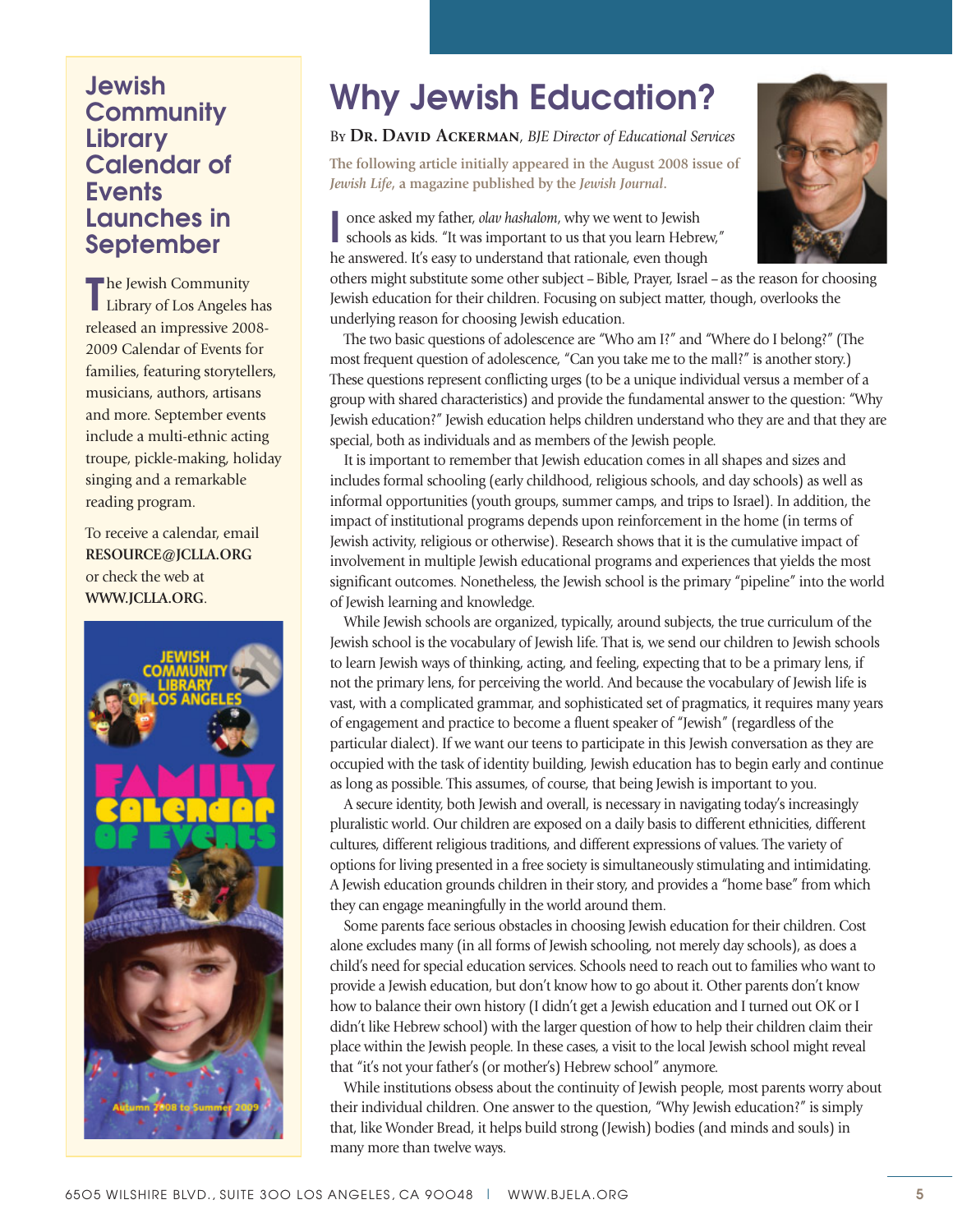# **Milken Scholarship Program Helps More than 3OO Students Access Day School Education**

**T** hanks to the continuing generosity of the Milken Family Foundation, and the support of scores Family Foundation, and the support of scores of donors who responded to a matching gift opportunity, 325 students at 35 schools will, in 2008-2009 enjoy day school tuition scholarships of \$1,000-\$2,500, to a total of \$500,000. Since 1988, the Milken Family Foundation has provided tuition assistance, aggregating more than \$9 million through the Bureau of Jewish Education, to enable families to access Jewish day school education for their children.

Mr. & Mrs. Albert Algaze Mr. & Mrs. Alfred Ashley Mr. & Mrs. Ben Barak Ms. Evelyn Baran Ms. Gloria Baran Mr. Milton Baran Mr. & Mrs. Michael Baum Mr. & Mrs. Mark S. Berns Mr. & Mrs. David Berrent Dr. Leila Bronner & Rabbi Joseph Bronner Mr. & Mrs. Max Candiotty Mr. & Mrs. Sidney Caplan Mrs. Rhea Coskey Rabbi & Mrs. Elliot Dorff Mr. & Mrs. Jake Farber Mrs. Nancy Cooper Federman & Mr. Neal Federman Dr. & Mrs. David Fiske Mrs. Maxine Flader Mr. & Mrs. Herbert Glaser Mr. & Mrs. Abner Goldstine Dr. & Mrs. Chaim Graff Dr. & Mrs. Gil Graff Mr. & Mrs. Earl Greinetz Mr. & Mrs. San Hecht Mr. Bryce Hellman Mr. & Mrs. Mark Hurwitz

Mr. Avi Kamienny Mr. & Mrs. Stanley Kandel Dr. & Mrs. Julius Lesner Mr. & Mrs. Wesley Lester Mrs. Mollie Levin Mr. & Mrs. Howard Levine Mr. & Mrs. Gary Linder Mr. Richard Marpet Dr. & Mrs. Ronald Nagel Northwestern Mutual Foundation, Matching Funds Program Ms. Donna Oran Mr. & Mrs. Ron Osband Max and Bertha Part Scholarship Fund (administered by the Jewish Community Foundation of Los Angeles) Mr. & Mrs. Andrew Pomerantz Mr. & Mrs. Ben Raber Ms. Janice Reches Mr. & Mrs. Rich Robin Mr. & Mrs. Fred Rose Mr. & Mrs. Steve Shapiro Shomrei Torah Synagogue, Rabbi Richard Camras Ms. Ellen Silk Mr. Kenneth Simon Sinai Temple, Rabbi David Wolpe

For a fourth consecutive year, the Milken Family Foundation not only committed \$400,000 "outright" for this purpose, but challenged BJE donors to contribute \$50,000 to match an additional Foundation contribution of \$50,000 for student scholarships. The Bureau thanks the Milken Family Foundation and the following donors, whose gifts made it possible to meet the "Milken match" and assist additional students in enjoying the opportunity of a day school education this fall.

> Mr. Steven Sloan Mrs. Sheila Baran Spiwak & Dr. Alan Spiwak Mr. Alan J. Stern Mrs. Gladys Sturman Dr. S. Jerome & Judith D. Tamkin Scholarship Fund Mrs. Pearl Tarnor Mr. Sidney Teichman Mr. & Mrs. James Wenger Supervisor & Mrs. Zev Yaroslavsky Young Israel of Century City, Rabbi Elazar Muskin

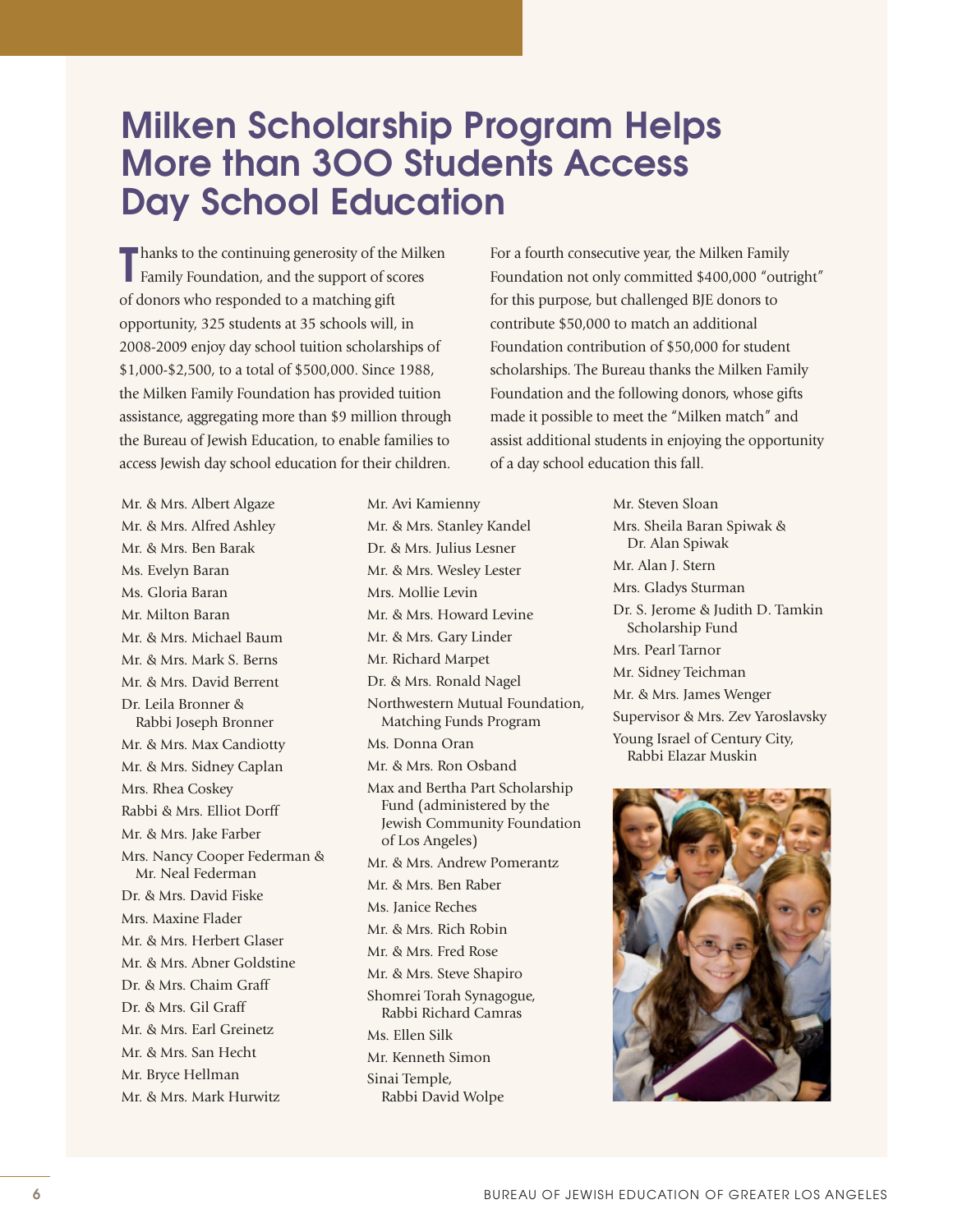# **Endowing The Future**

**T** he BJE thanks the many individuals and families who have established named endowments in who have established named endowments in support of vital programs and services at the Bureau of Jewish Education. Endowments – beginning at \$25,000 and, currently, ranging to \$3 million – are recognized on the BJE's Wall of Honor. These endowments include:

Bernard & Mollie S. Levin Fund\*

Margolis Memorial Scholarship Fund\*

Hyman Bolotin Fund, Bolotin Fund Judaic Studies\*

Max & Lillian Candiotty Scholarship Fund\*

Beatrice Schultz Endowment Fund\*

Morris Knopow Memorial Fund\*

Simha & Sara Lainer Endowment for Scholarships\*

Louis & Dora Stollman Endowment

Scholarship Fund in Memory of Beatrice & Nathan Stoller

Simha & Sara Lainer Endowment for Programs\*

Dr. S. Jerome & Judith D. Tamkin Scholarship Fund

Zwern March of the Living Fund in Memory of Sigi Zwern

Tamara Ehrlich Scholarship Fund

Mary & Clarence Sobole Israel Scholarship Fund

Max & Anna Baran, Ben & Sarah Baran & Milton Baran Endowment Fund Evelyn Baran, Gloria Baran, Sheila & Alan Spiwak

Dr. Samuel Dinin Endowment for Professional Development

Bebe Feuerstein Simon Early Childhood Education Endowment

Goldie D. Ivener Charitable Trust for the Jewish Community Library of Los Angeles

Jeanine & Gerald Goldberg Endowment\*

Joe R. Spiszman Family Fund for Pre-School Education

\*Funds administered by the Jewish Community Foundation of Los Angeles

To discuss endowment opportunities at the Bureau of Jewish Education, please contact **Stacey Barrett, (323) 761-8612** or **sbarrett@bjela.org**.